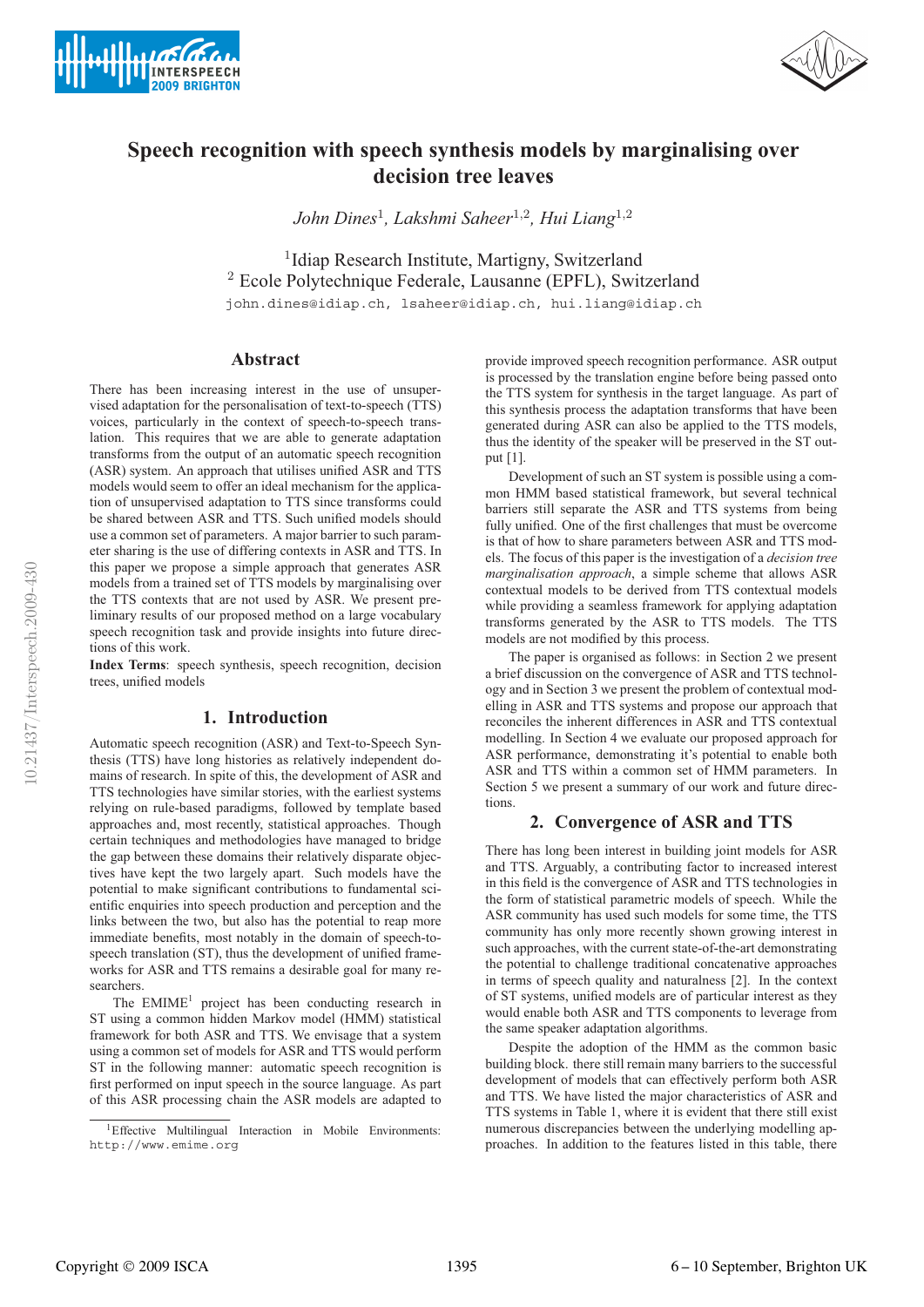| Configuration               | <b>ASR</b>                                 | <b>TTS</b>                                       |  |  |  |  |
|-----------------------------|--------------------------------------------|--------------------------------------------------|--|--|--|--|
| Acoustic parameterization   |                                            |                                                  |  |  |  |  |
| Spectral analysis           | fixed size window                          | STRAIGHT (pitch adaptive window)                 |  |  |  |  |
| Feature analysis            | filter-bank cepstrum $(\Delta + \Delta^2)$ | mel-generalised cepstrum $(+ \Delta + \Delta^2)$ |  |  |  |  |
| Feature dimensionality      | 39                                         | 120                                              |  |  |  |  |
| Frame shift                 | 10ms                                       | 5 <sub>ms</sub>                                  |  |  |  |  |
| <b>Acoustic modelling</b>   |                                            |                                                  |  |  |  |  |
| Number of states in HMM     | 3                                          | 5                                                |  |  |  |  |
| Duration modelling          | transition matrix                          | explicit duration distribution (HSMM)            |  |  |  |  |
| Parameter tying             | phonetic decision tree                     | shared decision tree                             |  |  |  |  |
| State emission distribution | multiple component Gaussian                | single component Gaussian                        |  |  |  |  |
| Context                     | triphone                                   | full                                             |  |  |  |  |

Table 1: Comparison of main components of ASR and TTS systems with respect to acoustic front-end and acoustic modelling.

may also exist discrepancies related to lexicon and phone set; speaker adaptation; and acoustic model training criteria. This paper is concerned with one of the most fundamental differences between ASR and TTS systems, that of the modelling of context.

### **3. Modelling context in ASR and TTS**

The focus of this work is to provide a framework for performing ASR with TTS models, more specifically by addressing the differences between context dependent models used in ASR and TTS systems. In TTS, a broad range of contexts (so-called *full context*) are necessary, most importantly for the correct synthesis of prosodic features (duration, pitch etc.). Since such features are normally correlated with supra-segmental information, phonetic context is considered insufficient. Such contextual information can be predicted from text and provided as input to the HMM synthesis system. By contrast, ASR systems rely on relatively constrained context, most commonly *triphone context* is used since it is necessary to limit the search space – conducting a search over the full set of contexts used in TTS systems would be impossible.

In this section we first outline the basic approach for context dependent modelling in HMMs, in particular, we describe the decision tree-based parameter sharing scheme that is used in most modern ASR and TTS systems. This parameter sharing scheme also forms the basis of our proposed approach, which enables the generation of acoustic models conditioned on both ASR and TTS contexts.

#### **3.1. Parameter sharing with decision trees**

In HMM acoustic models it is usual that the acoustic units (such as phonemes) are modelled in context. Such contexts may include neighbouring phonemes as well as prosodic information (eg. phoneme stress) and supra-segmental information (phrase position,syllable position, etc.). Conditioning models on such a large set of variables inevitably results in sparsity of coverage within the training data, requiring that we use smoothing techniques for the estimation of state emission probability density functions. The most commonly used smoothing technique (and the defacto standard in ASR and TTS) is the decision tree clustering approach [3], which provides a many-to-one mapping between HMM states and state-clusters. Typically, in ASR one decision tree is constructed per state per base phone (phonetic trees) whereas in TTS one tree is constructed per state (shared decision tree). Emission pdfs are thus modelled at the statecluster level.

We can consider that the decision tree maps the set of states to a set state-clusters where the tree is structured such that, during training, data at each branch is split in a greedy fashion according to questions pertaining to natural context groupings (ie. is the left context phoneme a vowel, is the centre phoneme stressed). The criterion used for splitting nodes is typically maximum likelihood and tree growth is controlled either by a likelihood threshold combined with leaf occupancy or minimum description length [3, 4]. Thus, the acoustic model become a pool of state cluster distributions, where each cluster is shared by one or more acoustic contexts. The parameters for each state cluster distribution are estimated from the acoustic observations associated to the contexts sharing that cluster.

We can thus define our notation for the decision tree clustering framework as follows. Firstly we define the set of states and state-clusters:

- $S$  is the set of states for the HMMs
- $R$  is the set of state-clusters for the HMMs

Each state-cluster models the conditional pdf of acoustic observations using a Gaussian mixture model (GMM):

$$
p(\boldsymbol{o}|r) = \sum_{m=1}^{M^r} P(m|r) \mathcal{N}(\boldsymbol{o}|\mu_m^r, \Sigma_m^r)
$$
 (1)

where  $r \in \mathcal{R}$ , number of mixture components  $M^r$ , mixture component prior probabilities  $P(m|r)$  and corresponding normal distribution,  $\mathcal{N}(\boldsymbol{o}|\mu_m^r, \Sigma_m^r)$ , with mean and covariance  $\mu_m^r$ and  $\Sigma_m^r$ .

We can consider the decision tree as a function mapping states to clusters such that  $f : S \to \mathcal{R}$ . We can write this as:

$$
P(r|s) = \begin{cases} 1, & f(s) = r \\ 0, & \text{otherwise} \end{cases}
$$
 (2)

where  $s \in \mathcal{S}$  and  $r \in \mathcal{R}$ .

Thus, using Equations 1 and 2 it follows that each state emission density may be represented as:

$$
p(\mathbf{o}|s) = \sum_{r} P(r|s)p(\mathbf{o}|r)
$$

$$
= p(\mathbf{o}|f(s))
$$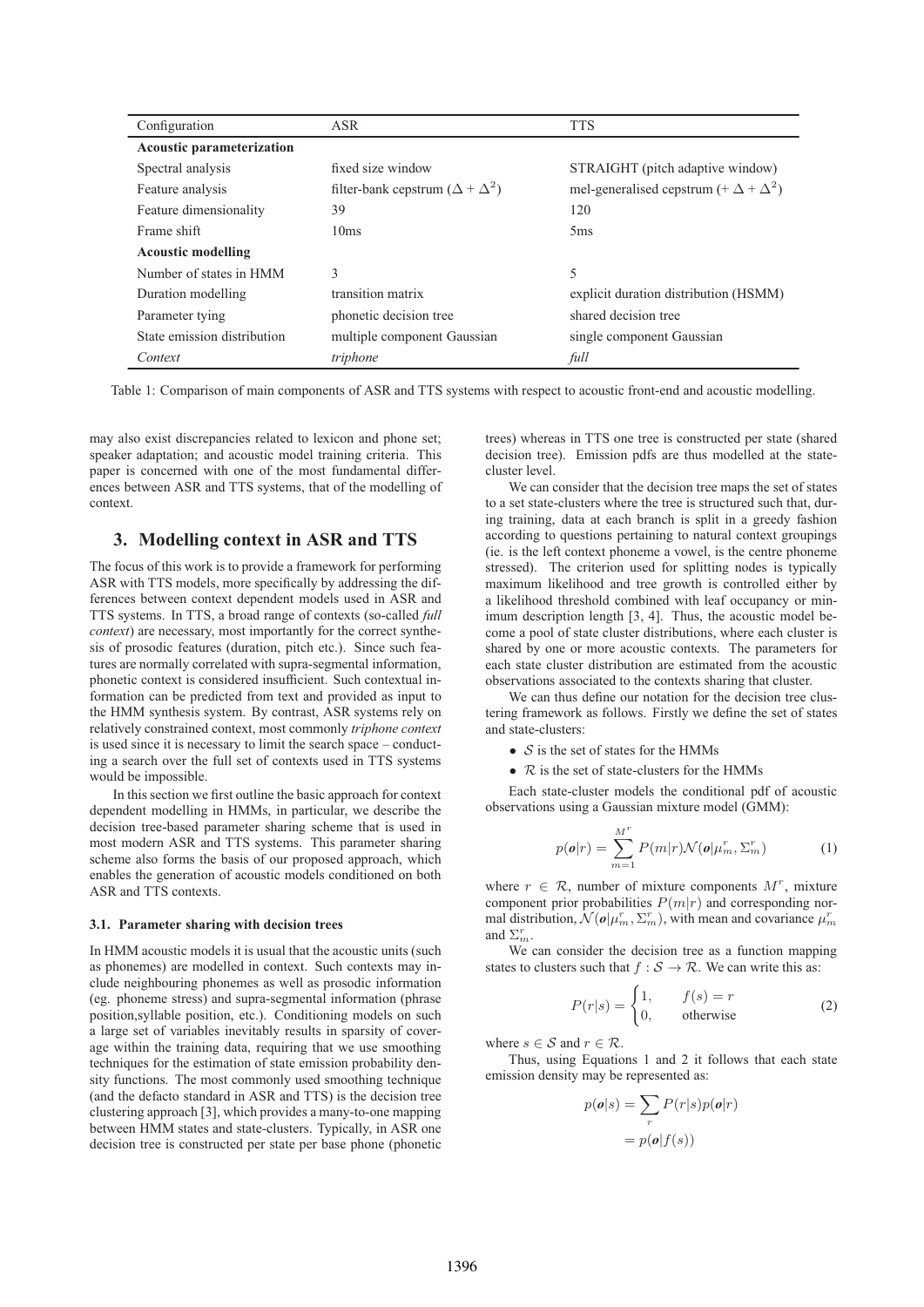#### **3.2. Marginalising TTS contexts via the decision tree**

Our goal is to derive an acoustic model of both ASR and TTS contexts in which the underlying parameters are shared between ASR and TTS contextual models. First of all we define the following notation for our ASR and TTS models:

- $S^{TTS}$  is the set of states for the TTS HMMs
- $S^{ASR}$  is the set of states for the ASR HMMs
- $\mathcal{R}^{TTS}$  is the set of state-clusters for the TTS HMMs
- $\mathcal{R}^{ASR}$  is the set of state-clusters for the ASR HMMs

Since the ASR context is part of the TTS contextual representation, we may generate an ASR contextual model by marginalising over the set of non-ASR contexts:

$$
p(\mathbf{o}|s^{ASR}) = \sum_{\{s^{TTS}: s^{TTS} \mapsto s^{ASR}\}} P(s^{TTS}|s^{ASR}) p(\mathbf{o}|s^{TTS})
$$
\n(3)

where  $s^{TTS} \mapsto s^{ASR}$  means that  $s^{TTS}$  belongs to the set of TTS contexts of which ASR context  $s^{ASR}$  is a member (ie. disregarding contexts that are not relevant to ASR, the TTS context is equivalent to the ASR context). It is also understood that  $s^{ASR} \in S^{ASR}$  and  $s^{TTS} \in S^{TTS}$ .

We know that, in practice, HMM states are modelled by state-cluster distributions, thus, we can simplify Equation 3 according to our knowledge of the clustering. More specifically we can marginalise the TTS HMM set over the set of TTS stateclusters in order to obtain the ASR state emission pdf. In mapping ASR states using the TTS decision tree, we ignore irrelevant questions at tree branches, thus arriving at multiple leaf nodes for a single ASR context. The ASR contextual model becomes a mixture distribution of the TTS decision tree leaves, which can be likened to a tied mixture or semi-continuous system in which the pool of Gaussians is determined by the TTS decision tree leaf nodes.

Firstly, the TTS state-clusters for each ASR context comprise a subset,  $\mathcal{R}^{s^{ASR}} \subset \mathcal{R}^{TTS}$ , as determined by the TTS decision tree:

$$
\mathcal{R}^{s^{ASR}} = \{r^{TTS} \in \mathcal{R}^{TTS} : f^{TTS}(s^{ASR}) = r^{TTS}\}\
$$

$$
\mathcal{R}^{ASR} = \{\mathcal{R}^{s^{ASR}} : s^{ASR} \in \mathcal{S}^{ASR}\}\
$$

We define a set of mixture weights for the ASR states by:

$$
P(r^{TTS}|s^{ASR}) = \begin{cases} \frac{N(r^{TTS})}{\sum\limits_{\hat{r}^{TTS} \in \mathcal{R}^{sASR}} N(\hat{r}^{TTS})}, & r^{TTS} \in \mathcal{R}^{s^{ASR}}\\ 0, & r^{TTS} \notin \mathcal{R}^{s^{ASR}} \end{cases}
$$
(4)

where we define  $N(r^{TTS})$  as the occupation count for statecluster  $r^{TTS}$  during model training.

The ASR state emission pdf is thus approximated by:

$$
p(\mathbf{o}|s^{ASR}) \approx \sum_{rTTS} P(r^{TTS}|s^{ASR})p(\mathbf{o}|r^{TTS})
$$
  
= 
$$
\sum_{rTTS} P(r^{TTS}|s^{ASR})
$$
  

$$
\times \sum_{m=1}^{M^{rTTS}} P(m|r^{TTS})\mathcal{N}(\mathbf{o}|\mu_{m}^{rTS}, \Sigma_{m}^{rTS})
$$
 (5)

We note that our proposed approach not only provides a framework for modelling ASR and TTS contexts using a common set of acoustic model parameters, but is also consistent with the desire to use multiple Gaussian and single Gaussian state emission distributions in ASR and TTS acoustic models, respectively.

#### **4. Evaluation and analysis**

Preliminary evaluation of the was carried out by comparing ASR performance of a conventional triphone context ASR models with that of triphone context models derived from TTS fullcontext using our proposed approach. We do not evaluate TTS performance as the proposed approach does not modify the TTS models.

#### **4.1. Wall Street Journal system**

We built several systems based on the HTS entry to the 2007 Blizzard Challenge [5]. Thus, models are trained using maximum likelihood speaker-adaptive training (ML-SAT)[6]. We also trained speaker independent models (ML-SI) for first-pass ASR decoding. For our initial studies we made several changes to the HTS training scripts. Firstly, we train conventional hidden Markov models instead of hidden semi-Markov models (HSMM) in order to avoid difficulties associated with decoding using explicit duration distributions. Secondly, we use conventional ASR features, 13<sup>th</sup> order perceptual linear prediction coefficients (PLP) [7], in order that our system is comparable to published results for similar systems<sup>2</sup>. We also omit the  $\log F_0$ and aperiodicity features typically employed in HMM-based speech synthesis. Thirdly, we use a flat-start training regime which performs realignment of the training data with the wordlevel transcripts at several stages during training.

Training data comprised the Wall Street Journal (WSJ0) short term speaker training data (SI84)[9]. Full context labels are generated using a TTS front-end based on the Unisyn lexicon[10]. We are obliged to discard any transcripts for which there is insufficient agreement between the forced alignments and the full context labels that were generated by the TTS frontend. Of the original 7240 training utterances from the WSJ0 corpus we discarded approximately 10% of training data due to this alignment issue. In the future we plan to use a more sophisticated approach for generating full-context labels that should avoid this issue. For further details of the WSJ TTS system see [11].

Decoding is carried out using a two-pass system. The first pass uses a set of speaker independent models from which adaptation transforms are estimated and applied to the SAT models in the second decoding pass. For the models using 'decision tree marginalisation' it is first necessary to convert the full-context models to triphone context models and likewise the base classes for the adaptation transforms must be mapped from the full context models to the triphone context models.

#### **4.2. ASR results**

For the evaluation of ASR we use the primary condition (P0) of the 5k vocabulary hub task (H2) of the November 93 CSR evaluations. Decoding employs the 5k closed bigram language model that is distributed with the corpus and is carried out using speaker independent models for the first pass (ML-SI) and

<sup>&</sup>lt;sup>2</sup>For a comparison of systems trained using conventional ASR features and those using TTS features see [8]